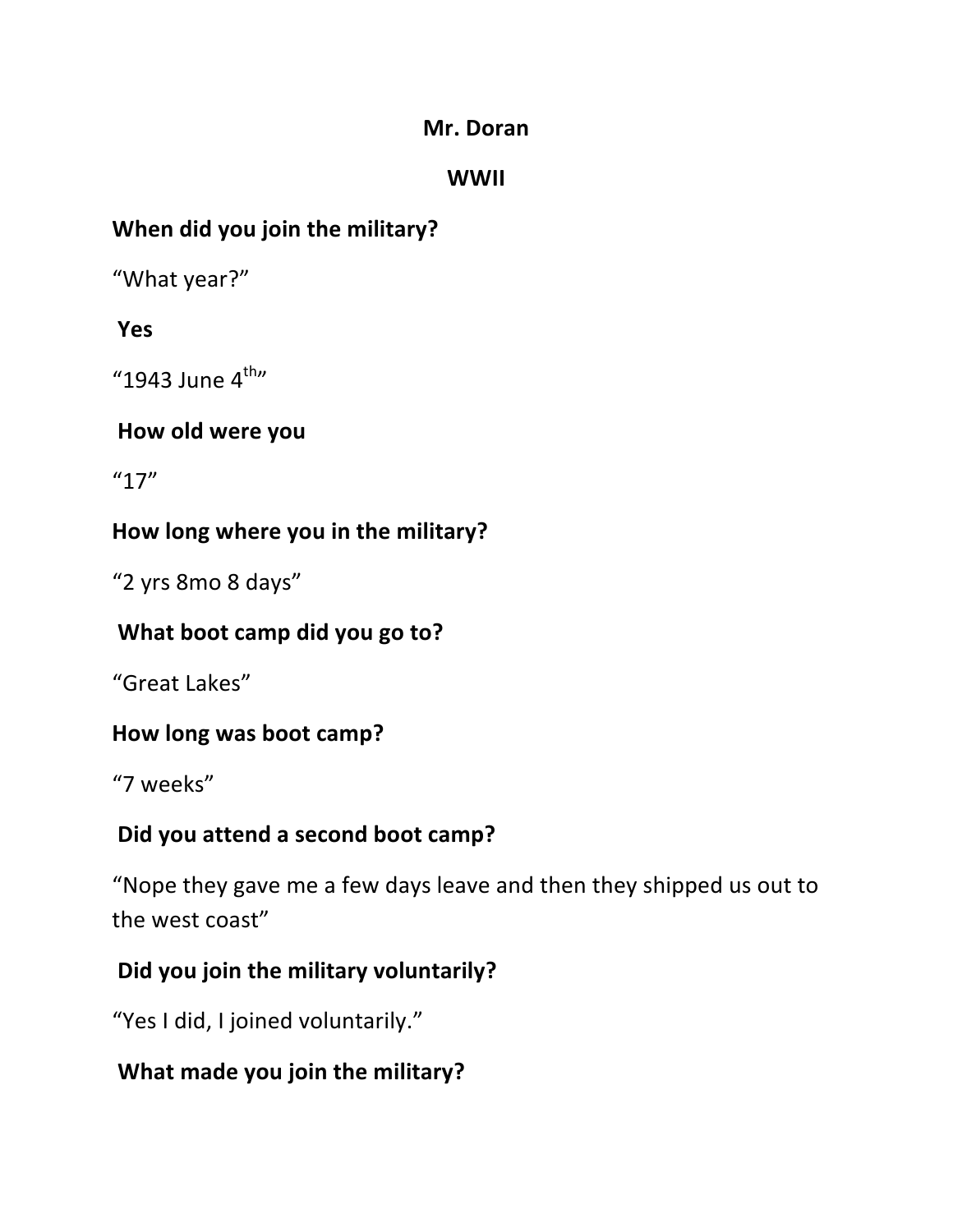"I was probably watching to many war movies"

### **What branch did you serve in?**

"The Navy"

## Did you get to choose because you joined voluntarily?

"Yes"

## **Is there any reason you joined that particular branch?**

"I always had nautical vent; coming from Ireland when I was very young on steam ships over the water was one of the reasons I guess. I came over when I was a young child maybe four years old."

### **What ship where you on?**

"The U.S.S Richmond"

# **Were you on the ship the entire time?**

"Yes"

# What equipment did you use on a daily basis?

"A mop"

# **Is that because you got in trouble?**

"I went aboard ship as a young recruit seaman second and they assigned me to the third division. Part of my job was the three inch gun ... for the shells.... They took that into consideration."

# **What rank did you achieve?**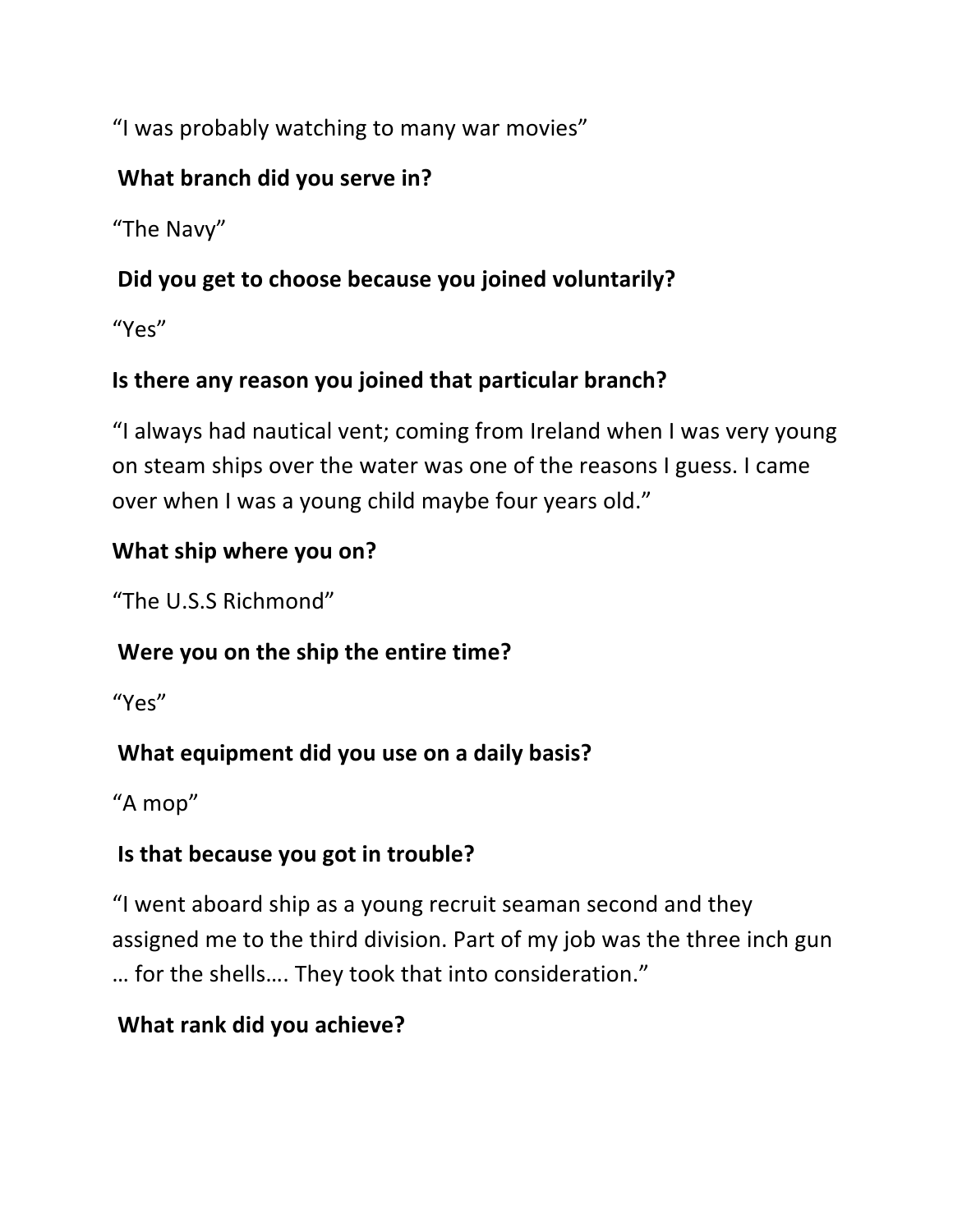"I finally got up into the radio shack and I finally got out in 46 as a radioman third class."

#### **Were you ever wounded in the military?**

"No... well, I had a can of 40 mm shells dropped on my foot. We were unloading shells the kid I was working with let go and I had to hold on. I had a bent up toe for a little bit that was about it."

## Were you in any famous campaigns or battles?

"Yes, we were in northern pacific bombarding the Japanese northern islands northern islands that was our main target up there."

### Do you remember any of the names of the Islands?

"Ominato, its northern Japan."

### Did you receive any awards or medals for your service?

"Asiatic pacific ribbon and so on after the war I went into the reserves and I stayed in until I was sixty years old. I retired as cw04 during that time I was in cryptology spying on the Russians and that kind of stuff."

#### How long were you doing that field of work?

"33 years"

### **While in the service what would a normal or average day consist of?**

"It consisted of getting out of rack at 630 in the morning, chow down, top of the deck start mopping always had to mop the decks, silly ass things kept ups busy."

### **How long would that take?**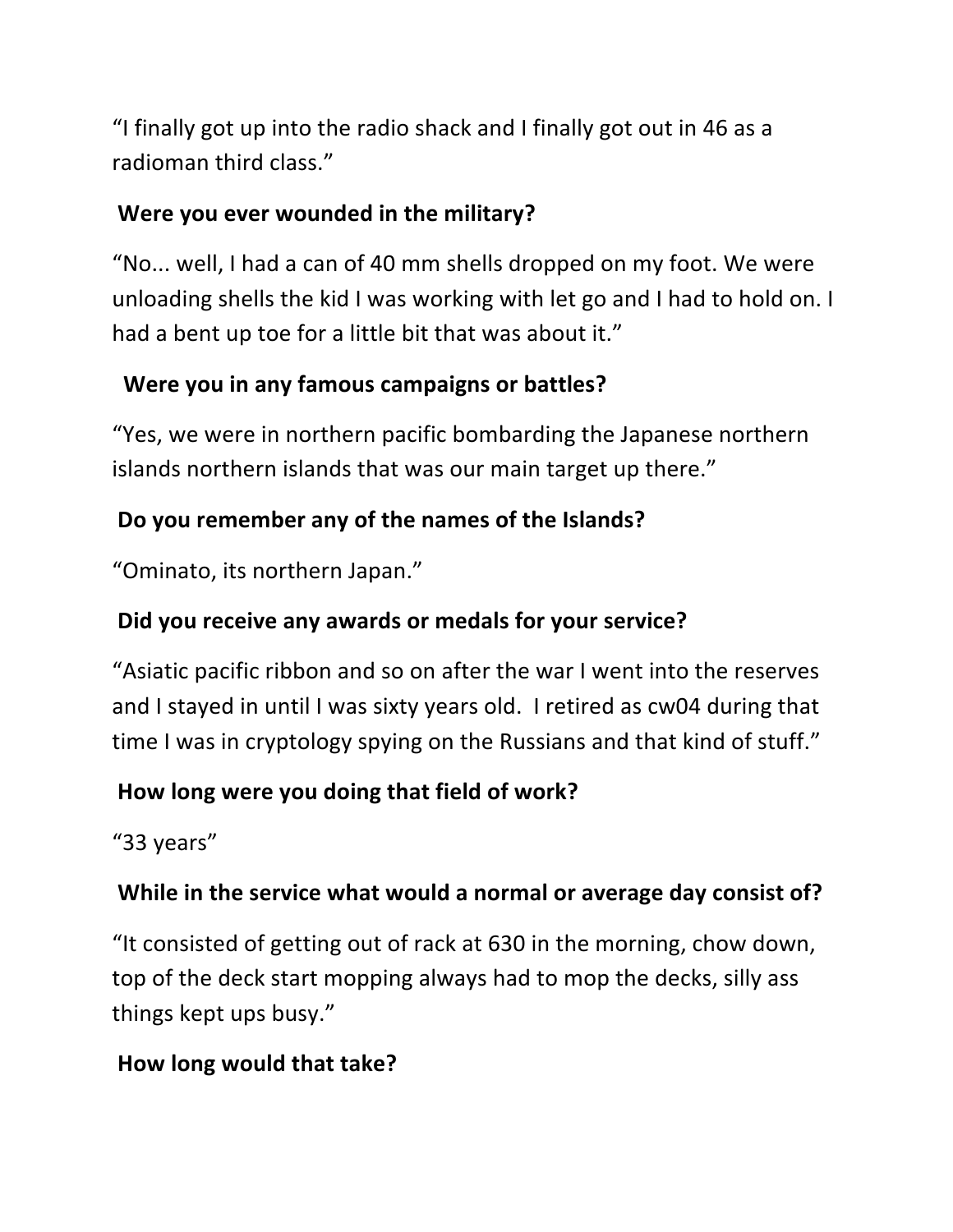"Half day, or quarter of the day. Then after that they put you through exercises just to make sure you new what the hell you were doing."

#### **What was the most common routine while in battle?**

"I guess the only thing you had to worry about was getting the right commands......I was a phone talker as I said. I had to make sure I had the right information when I had to pass it on to the gun crew; settings of the three inch gun."

## How would you verify you had the right information?

"It was all telephoned up to bridge, the bridge agreed to what it was and that was it. The captain was up there so there were a lot of junior officers around him so everybody knew exactly what everyone was doing."

### **What type of firearms would you use?**

"We had 45's for just soldiering purposes. I was on a 3 inch guns. The ship also had six inch guns, and Anti aircraft guns, we carried some depth charges too. It was an obsolete ship actually built in 1923. It was a 4 piper cruiser the only thing going for us was that we could do 34 knots and make a fast exit from any area that we had to. We could outrun tin cans after a while we had so much aboard"

# **Did you ever have to outrun anybody?**

"Whenever we bombarded the Japs, we used to haul ass pretty fast to get out at night; and to get further away so they wouldn't attack us."

### **While at war what helped you pass the time?**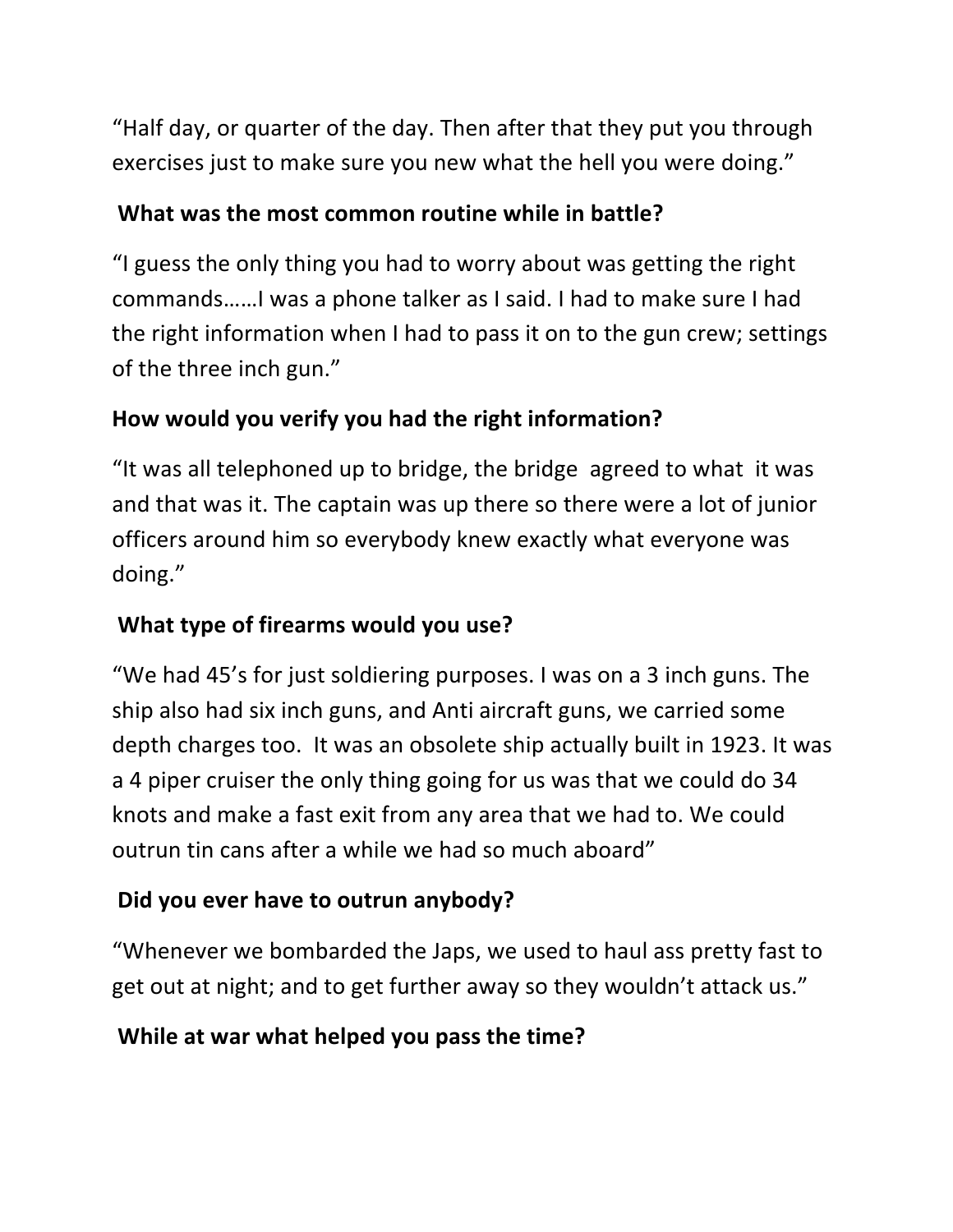"Playing cards gambling dice ha-ha what else? That's all there could be."

#### **Did you ever receive care packages?**

"Oh yeah"

### What was your favorite care package while you were at war?

"I have sweet tooth so anything with sweets in it was my favorite: not the best thing for your teeth but what the hell."

### **What helped you get through the hard times?**

"I guess the camaraderie of people around you. We would tell each other tall tales and things like that talk about where you came from....then there's always somebody that would get into trouble so it's a funny thing, but we were all very close."

# Are you still close or in contact with any of your friends from the **military?**

"Yes I am with a few. We had an active reunion group until about three years and then everyone got to old. I'm 85 and I'm the youngest guy. We are passing on as it was"

# After you came home from the war did your perspective on anything **change?**

"Well I knew I wanted to be better educated that's for sure. When I went in the Navy I only had two and one half years of high school so in turn had to make up a year and a half of high school. I then went off to college for four years."

# **What did windup doing after the military; after the schooling?**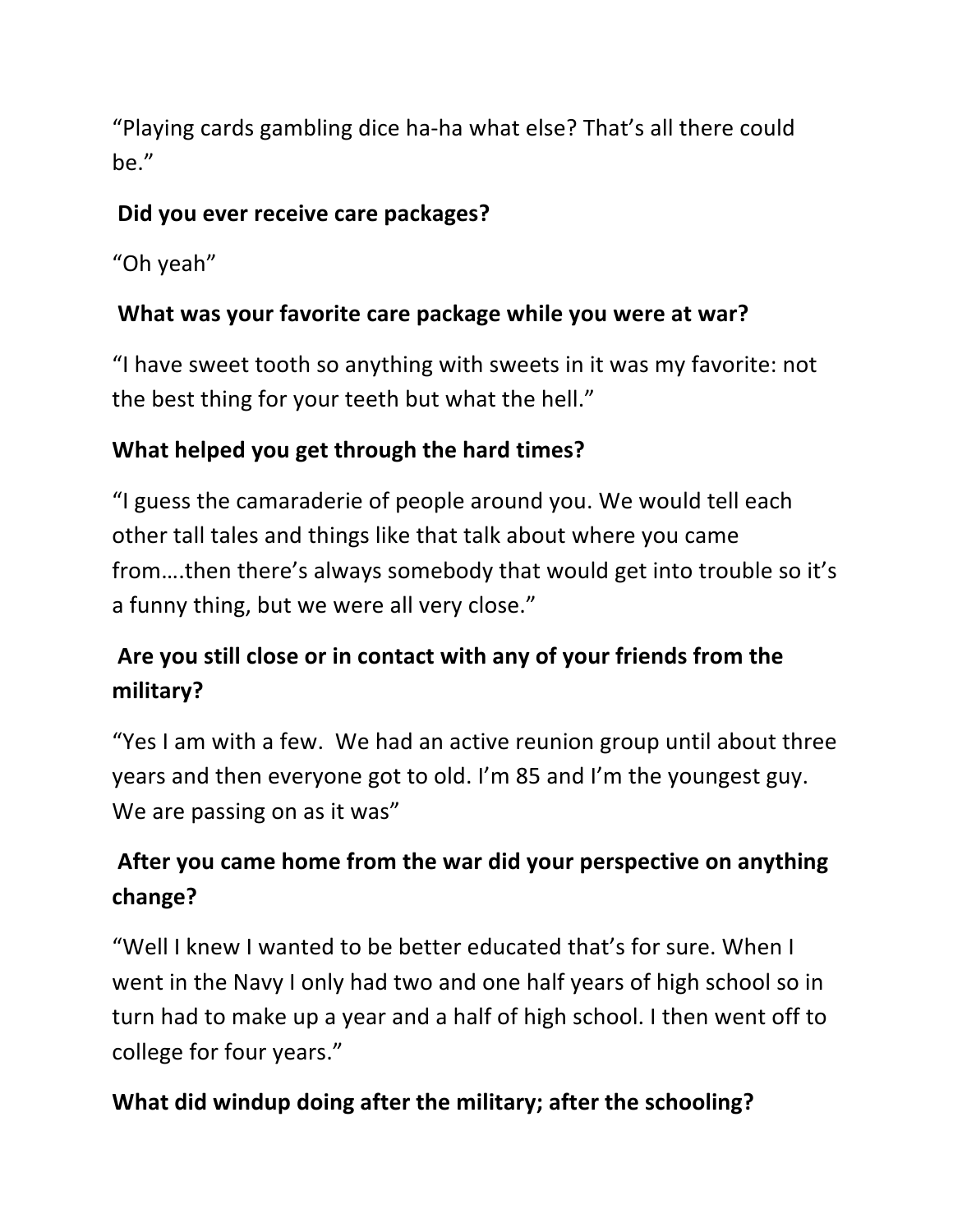"After the schooling I went into corporate life. I worked for AAA for about fifteen years as an office manager. Then I went to J.C. Penny then lastly I ended up with Thomas J Lipton Tea Company. I spent 23 yrs with them I was in charge of travel, corporate travel manager."

#### **Would you say that being in the military helped your career?**

"Oh yes definitely; sure because most companies were very partial to veterans we were all pretty disciplined people."

#### Did you carry anything from the military with you after the war?

"The only thing was the attitude of do the best you could."

# Before you mentioned that you were spying on the Russians. How **would you go about doing that exactly?**

"What you do is I went out to the Mediterranean a few times. The Russians were always on horizon trying to spy on us it was like both of us trying to spy on each other. We used to use electronics to pick up their transmissions and so on. We had a lot of linguists on board from the navy ships. This is my reserve career when I was chief warrant officer. We were trying to spy on them. This is my reserve career"

#### **What time period was this; or what year rather?**

"That would have been back in the 60's part of the seventies during the cold war."

#### **Is there anything I missed that you would like to talk about?**

"No I think we covered my WWII service, young and dumb; then later on in the reserves as a Chief Warrant Officer. I did well; I even get a nice pension now so it's not so bad."